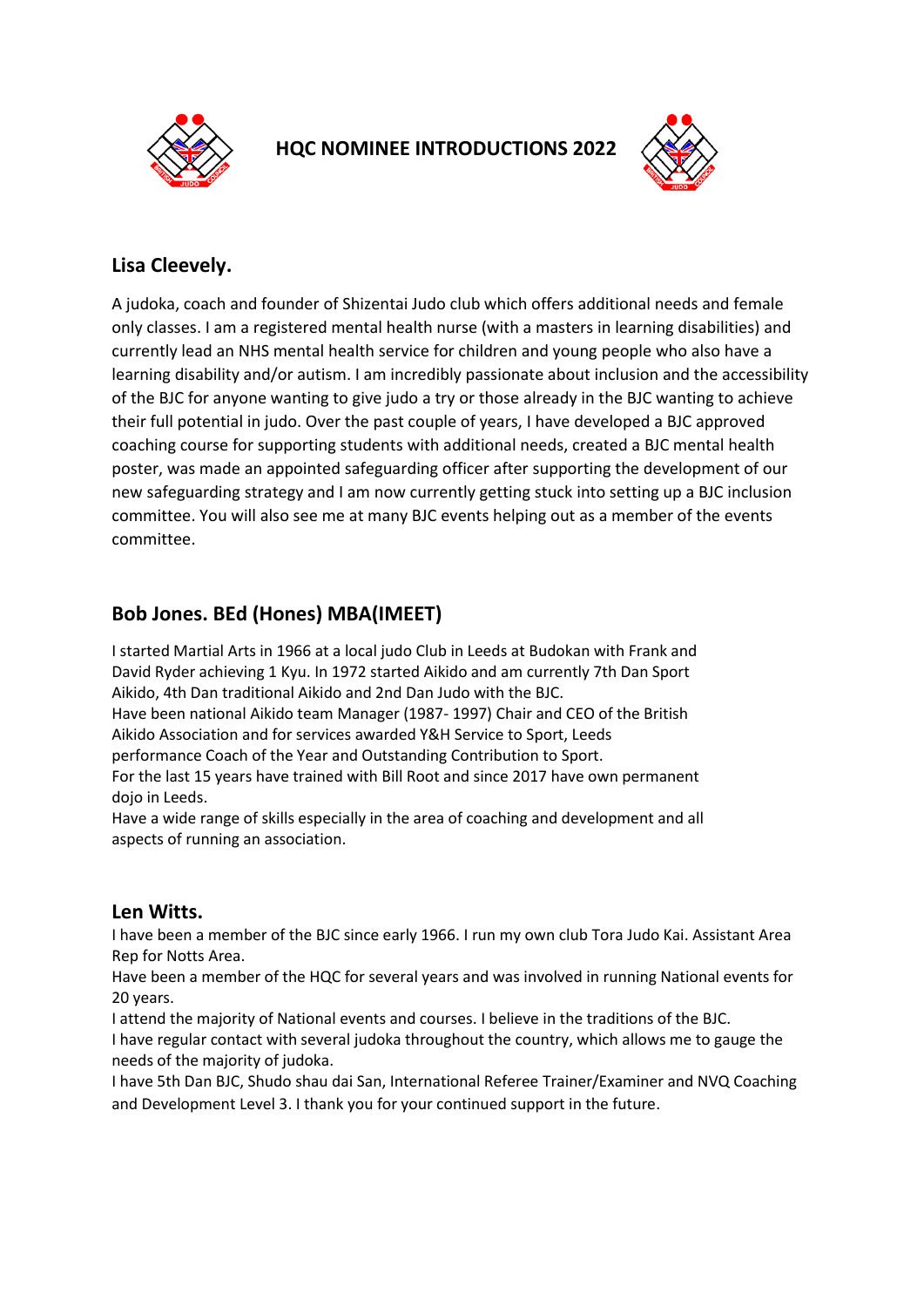### **Matt Hope**

During the past few years spent on the HQC, I have been a part of the events committee and helped with the events where I can. With a background in finance (AAT Qualified & currently studying for CIMA) I can provide an analysis of the actual versus budget cost breakdown to the rest of the events & HQC committees to see where excessive and unnecessary costs can be reduced as well as working with the rest of the events committee to provide the best events that we can for the members and look at ways to build on membership numbers.

# **Alan Carlisle**

I strongly feel that the BJC occupy an important and unique place in British Judo, and by drawing on our strong traditional values, "one family" philosophy and high skill sets, then integrating them with 21st century reality we will establish a most valuable and rewarding British Judo Council to be proud of.

As I have said before I passionately feel the BJC's future lay in our coaches' hands and its vital the BJC develop and invest in its coaching foundations.

If re-elected, I will endeavour to continue representing all coaches and every corner of the BJC with common sense and effective contributions that will support BJC clubs, coaches and members and in turn will benefit the wider BJC.

### **Neil Harrison**

Neil qualified as an accountant back in 2000, whilst working at the global audit and consultancy practice Deloitte. He is a former divisional director of a NASDAQ listed company and now runs his own accountancy and consulting practice. Neil has been treasurer of the BJC for 11 years and is also a long-standing member of HQC. He believes in modernisation of the BJC, but in a form that is respectful to the organisation's longstanding traditions and history. He is keen on tight fiscal policy and strong financial controls, but also understands that investment will be required in order to grow our membership base back to the levels seen in the 1990s. Neil has a track record in this regard, taking his own club from 20 to over 100 members in less than six months post covid and he hopes to impart some of that experience on the wider BJC.

# **Bernard Richmond**

Current chair and long-time member of the HQC. Dedicated to ensuring that BJC is a thriving, successful and unique organisation.

Members and clubs are at our core. We must do everything to support and nurture them. Proud to be part of the team which got us through the Pandemic and ensured that the BJC maintained itself financially. Committed to our continued progress, growth and development. BJC member since 1974.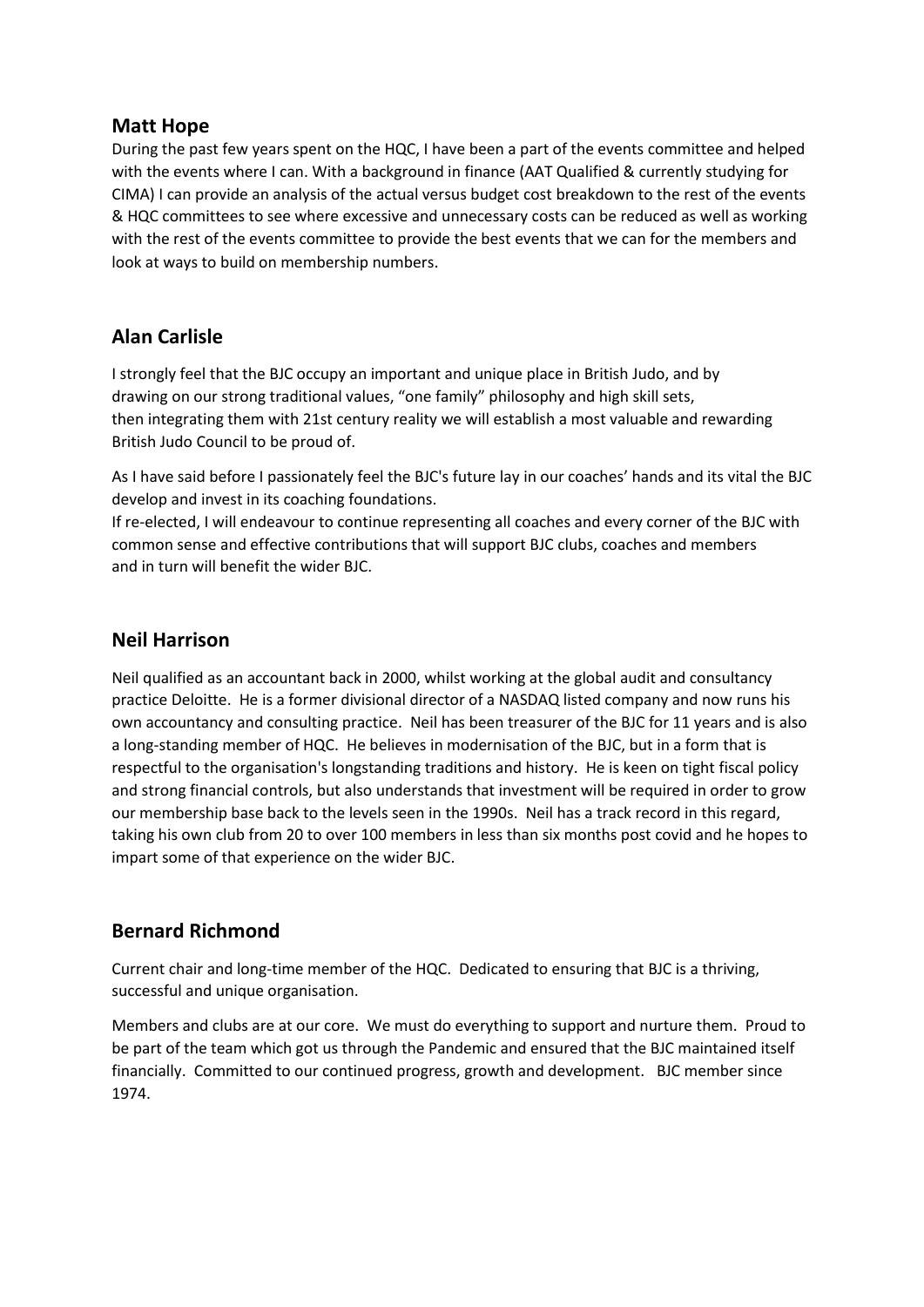### **Roger Harris**

Please don't vote for me because you're a friend and because I have been on the HQC for over 10 years, vote for me because of what I will continue to do for the organisation and its members. My experience is in organising events for the BJC as chair for the Events committee. I am also presently vice chair to HQC. Previously been Ladies national squad coach and presently group leader. I have the honour of representing the President as ATO for the Leicester Area. I am the manager of a small building company based in Leicester. The HQC needs people to actively get the job done of rebuilding after the pandemic; we must have strong and assertive HQC members that can make tough decisions for the future of the BJC.

### **Simon Mazzullo**

I have had uninterrupted membership of the BJC since 1973, and not been a member of any rival judo organisation.

I have previously been a member of HQC for several years, and so understand first hand the work that is required.

I have experience in all aspects of running a successful club, a thriving Area and National events, and understand the requirements of the general membership, coaches and administrators.

I passionately believe that all BJC members should have access to all aspects of Judo, without having to join the BJA, and was instrumental in gaining access to BJC clubs to *Clubmark.*

#### **Mitchell Haines**

I have been actively involved in BJC judo for the past 40 years. I have held executive positions on the Leicester area committee where I have been involved in supporting and shaping the Leicester judo landscape to enable Leicester to go from strength to strength both with its BJC members and its courses and competitions it is known for. I also am a qualified nurse. Having this qualification enables me to support the BJC in organising and leading the first aid events for the BJC. I have held a number of senior positions Such as Deputy Head of Nursing, Clinical site manager and currently registered manager for a 160 bedded retirement village with responsibility of managing 140 staff. I believe I will be able to bring skills such as organisation, diplomacy, complex decision making to the table. With my background I do believe I am able to bring a number of qualities and skills to the HQC.

### **David Sherwood**

I started Judo when I was 11 in 1971 and continued to my mid-20's before the pressures of life forced me to take a break. Returning in 2005 I gained my Black belt and by 2013 was running 3 clubs which continue to this day. I am active on the Referee committee in the updating of the Contest Rules, Ref. exams and related matters. Professionally I have been running companies for 40 years with a strong background in IT, sales and marketing. It is these skills that I bring to the HQC in my efforts to improve our systems and by developing the new Club Marketing Guide so that our clubs and the BJC can continue to prosper as we recover from the Covid pandemic.